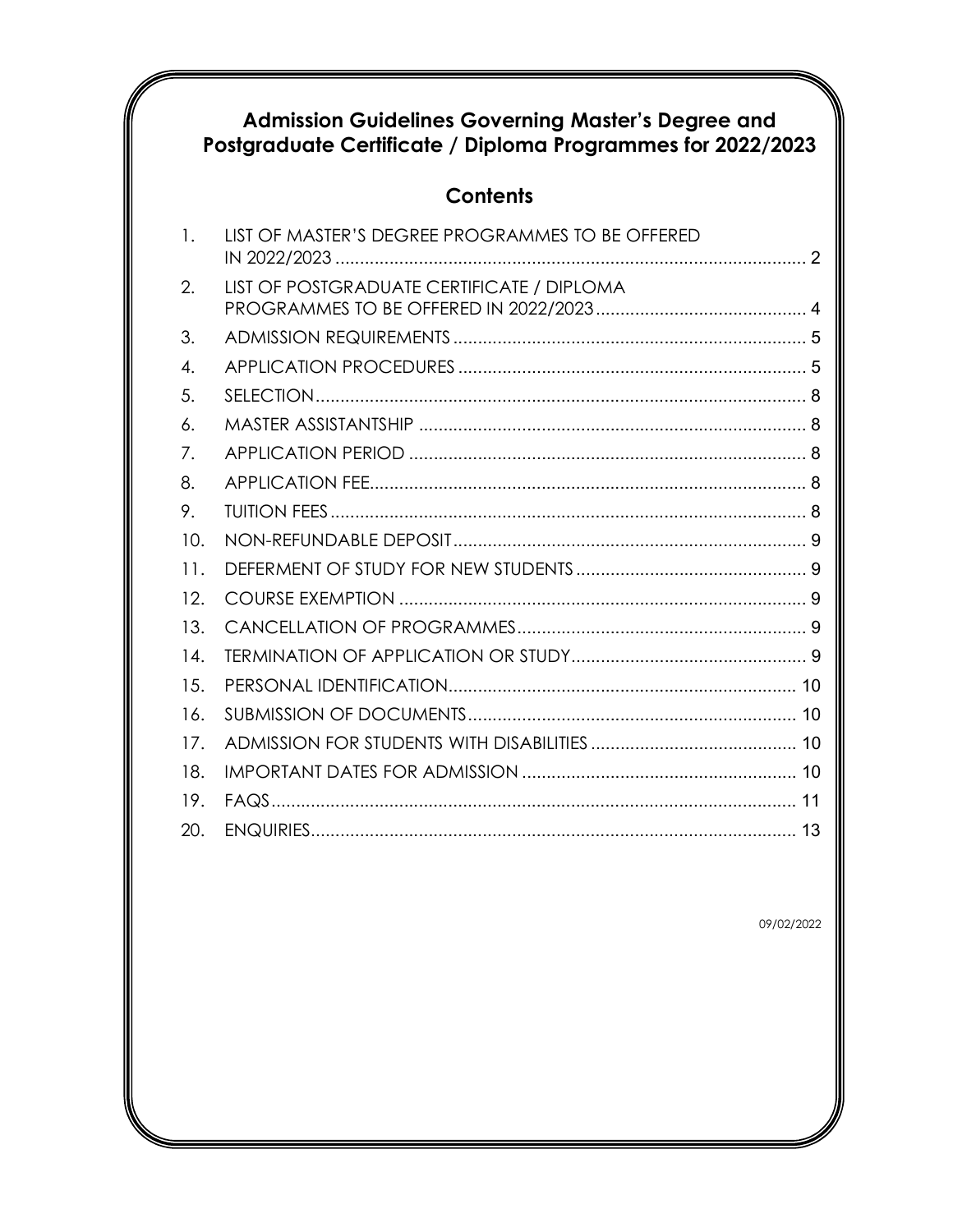| <b>Faculty</b>                | Programme<br>Code                   | Programme                                                                                                                                                               | Medium of<br>Instruction | <b>Normal</b><br><b>Duration of</b><br>Study |
|-------------------------------|-------------------------------------|-------------------------------------------------------------------------------------------------------------------------------------------------------------------------|--------------------------|----------------------------------------------|
| Faculty of Arts               | MAHELS                              | 1. Master of Arts in English Studies                                                                                                                                    | English                  |                                              |
| and Humanities                | <b>PMAHCLN</b>                      | 2. Master of Philosophy in Chinese Linguistics                                                                                                                          | Chinese                  |                                              |
|                               | <b>PMAHCLT</b><br><b>PMAHPISLCS</b> | 3. Master of Philosophy in Chinese Literature<br>4. Master of Philosophy in Portuguese<br>Language & Intercultural Studies (Literary &                                  |                          |                                              |
|                               | <b>PMAHPISLG</b>                    | Cultural Studies) <sup><sup>2</sup></sup><br>5. Master of Philosophy in Portuguese<br>Language & Intercultural Studies (Applied<br>Linguistics) <sup><sup>©</sup></sup> | Portuguese               | 2 academic<br>years                          |
|                               | <b>MAHTRSTEC</b>                    | 6. Master of Arts in Translation Studies<br>(English-Chinese)                                                                                                           | Chinese/<br>English      |                                              |
|                               | <b>MAHTRSTPC</b>                    | 7. Master of Arts in Translation Studies<br>(Portuguese-Chinese) <sup><sup>2</sup></sup>                                                                                | Chinese/<br>Portuguese   |                                              |
|                               | <b>MAHHIT</b>                       | 8. Master of Arts in History                                                                                                                                            | English &<br>Chinese     |                                              |
|                               | <b>MAHCHC</b>                       | 9. Master of Arts in Chinese History and<br>Culture <sup>@</sup>                                                                                                        | Chinese                  |                                              |
| Faculty of<br><b>Business</b> | <b>EMBA</b>                         | 1. Executive Master of Business<br>Administration <sup>®</sup>                                                                                                          | Chinese/<br>English      |                                              |
| Administration                | MBA                                 | 2. Master of Business Administration <sup>®</sup>                                                                                                                       |                          | 2 academic                                   |
|                               | <b>MSBACCT</b>                      | 3. Master of Science in Accounting                                                                                                                                      |                          | years                                        |
|                               | <b>MSBFNA</b>                       | 4. Master of Science in Finance                                                                                                                                         | English                  |                                              |
|                               | <b>MSBIIRM</b>                      | 5. Master of Science in International<br>Integrated Resort Management                                                                                                   |                          |                                              |
| Faculty of<br>Education       | <b>PMEDCCI</b>                      | 1. Master of Philosophy in Curriculum &<br>Instruction <sup>®</sup>                                                                                                     |                          |                                              |
|                               | <b>PMEDCCIENE</b>                   | 2. Master of Philosophy in Curriculum &<br>Instruction - English Language Education <sup>®</sup>                                                                        |                          |                                              |
|                               | <b>PMEDEA</b>                       | 3. Master of Philosophy in Educational<br>Administration                                                                                                                | Chinese/<br>English      | 2 academic<br>years                          |
|                               | PMEDECD                             | 4. Master of Philosophy in Early Childhood<br>Education and Child Development <sup>®</sup>                                                                              |                          |                                              |
|                               | PMEDEPY                             | 5. Master of Philosophy in Educational<br>Psychology <sup><sup>®</sup></sup>                                                                                            |                          |                                              |
|                               | <b>PMEDPSS</b>                      | 6. Master of Philosophy in Physical Education<br>& Sport Studies <sup>2</sup>                                                                                           |                          |                                              |
| Faculty of Health<br>Sciences | <b>MSHGPH</b>                       | 1. Master of Science in Global Public Health 3                                                                                                                          | English                  | 2 academic<br>years                          |
| Faculty of Law                | <b>MSLLCBD</b>                      | 1. Master of Law (Chinese Language) -<br>Constitutional Law, Basic Law and<br>Administrative Law <sup>@</sup>                                                           | Chinese                  | 2 academic                                   |
|                               | <b>MSLLCPL</b>                      | 2. Master of Law (Chinese Language) -<br>Criminal Law and Criminal Procedural Law<br>Ø                                                                                  |                          | years                                        |

## 1. List of Master's Degree Programmes to be Offered in 2022/2023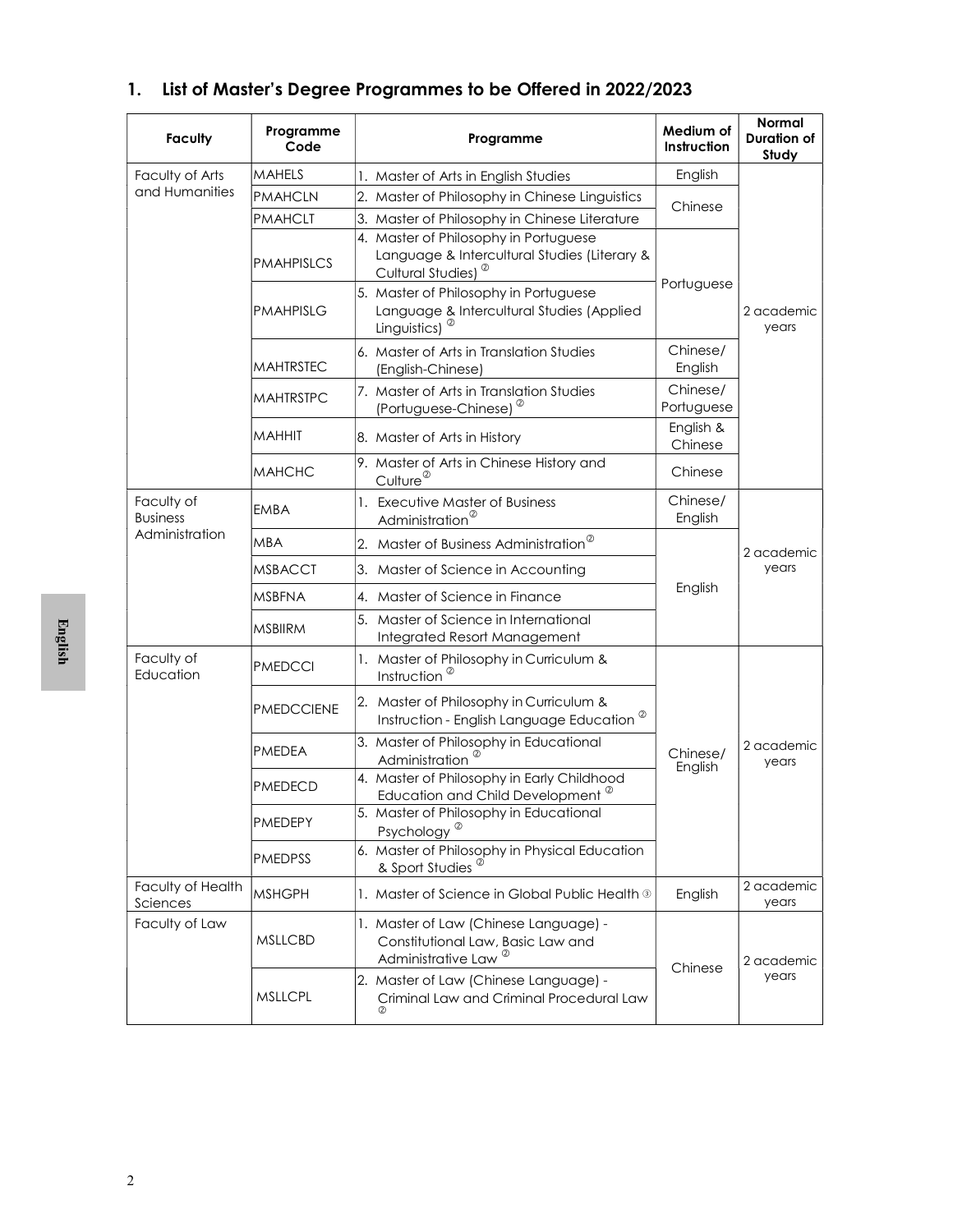| <b>Faculty</b>     | Programme<br>Code  | Programme                                                                                                                   | Medium of<br>Instruction                    | Normal<br><b>Duration of</b><br>Study |  |
|--------------------|--------------------|-----------------------------------------------------------------------------------------------------------------------------|---------------------------------------------|---------------------------------------|--|
| Faculty of Law     | <b>MSLLCIP</b>     | 3. Master of Law (Chinese Language) - Civil<br>Law and Intellectual Property Law <sup>®</sup>                               |                                             | 2 academic                            |  |
|                    | <b>MSLLBUL</b>     | 4. Master of Law (Chinese Language) -<br>International Business Law <sup>®</sup>                                            | Chinese                                     | years                                 |  |
|                    | MELLEUR            | 5. Master of Law in European Union Law,<br>International Law and Comparative Law<br>(English Language) - European Union Law |                                             |                                       |  |
|                    | MELLINL            | 6. Master of Law in European Union Law,<br>International Law and Comparative Law<br>(English Language) - International Law  | English                                     | 2 academic<br>years                   |  |
|                    | MELLCOL            | 7. Master of Law in European Union Law,<br>International Law and Comparative Law<br>(English Language) - Comparative Law    |                                             |                                       |  |
|                    | <b>MIBLINB</b>     | 8. Master of Law in International Business<br>Law(English Language)                                                         |                                             |                                       |  |
|                    | <b>MPLLJUS</b>     | 9. Master of Law (Portuguese) in Juridical<br>Sciences                                                                      | Portuguese                                  |                                       |  |
|                    | <b>MPLLJPS</b>     | 10. Master of Law (Portuguese) in Juridical<br><b>Political Sciences</b>                                                    |                                             | 2 academic<br>years                   |  |
|                    | <b>MMLLLP</b>      | 11. Master of Law in Macau Law and<br>Practice <sup>@</sup>                                                                 | Chinese and<br>Portuguese                   |                                       |  |
| Faculty of Social  | <b>MASSCOMMCOM</b> | 1. Master of Arts in Communication -<br>Communication and New Media <sup><sup>2</sup></sup>                                 | English                                     |                                       |  |
| Sciences           | <b>MASSCOMMVIC</b> | 2. Master of Arts in Communication - Visual<br>Communication <sup>®</sup>                                                   | Chinese/<br>English                         |                                       |  |
|                    | <b>MSSIRP</b>      | 3. Master of Social Sciences in international<br>Relations and Public Policy <sup>®</sup>                                   | English                                     |                                       |  |
|                    | <b>MSSEUS</b>      | 4. Master of Social Sciences in European<br>Studies                                                                         | English                                     | 2 academic<br>years                   |  |
|                    | <b>MSSPAD</b>      | 5. Master of Social Sciences in Public<br>Administration <sup>®</sup>                                                       | Chinese                                     |                                       |  |
|                    | <b>MSSCRI</b>      | 6. Master of Social Sciences in Criminology<br>and Criminal Justice                                                         | English and<br>supplemented<br>with Chinese |                                       |  |
|                    | <b>MSSECO</b>      | 7. Master of Social Sciences in Economics $^\mathbb{O}$                                                                     | English                                     |                                       |  |
|                    | <b>PMSSMOS</b>     | 8. Master of Philosophy in Macao Studies                                                                                    | Chinese/<br>English                         |                                       |  |
| Faculty of Science | <b>MSCCVLHE</b>    | 1. Master of Science in Civil Engineering -<br>Hydraulics and Environmental Engineering                                     |                                             |                                       |  |
| & Technology       | <b>MSCEMM</b>      | 2. Master of Science in E-Commerce<br>Technology                                                                            | English                                     | 2-3 academic<br>years                 |  |
|                    | <b>MSCECT</b>      | 3. Master of Science in Electrical and<br>Computer Engineering                                                              |                                             |                                       |  |
|                    | <b>MSCCOS</b>      | 4. Master of Science in Computer Science                                                                                    |                                             |                                       |  |
|                    | <b>MSCICIV</b>     | 5. Master of Science in Civil Engineering                                                                                   |                                             |                                       |  |
|                    | <b>MSCIEMG</b>     | 6. Master of Science in Electromechanical<br>Engineering                                                                    |                                             | 2 academic                            |  |
|                    | <b>MSTMAT</b>      | 7. Master of Science in Mathematics                                                                                         | English                                     | years                                 |  |
|                    | <b>MSCIFNT</b>     | 8. Master of Science in Financial Technology                                                                                |                                             |                                       |  |
|                    | <b>MSCIIOT</b>     | 9. Master of Science in Internet of Things 3                                                                                |                                             |                                       |  |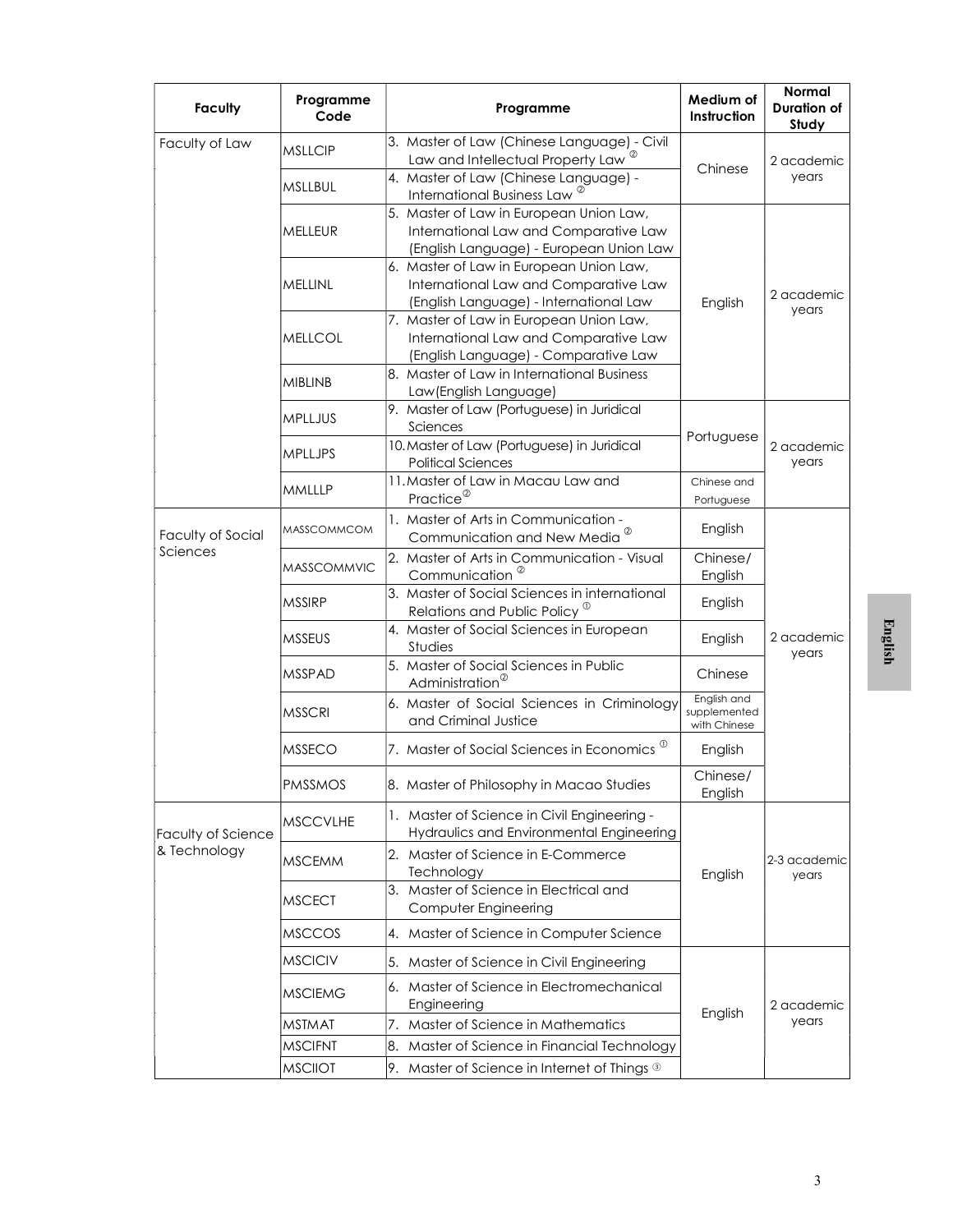| <b>Faculty</b>                          | Programme<br>Code | Programme                                                                      | Medium of<br>Instruction     | <b>Normal</b><br>Duration of<br>Study |
|-----------------------------------------|-------------------|--------------------------------------------------------------------------------|------------------------------|---------------------------------------|
| Institute of                            | <b>MSDDTSAIA</b>  | 1. Master of Science in Data Science -<br>Artificial Intelligence Applications |                              |                                       |
| Collaborative<br>Innovation             | <b>MSDDTSMKA</b>  | 2. Master of Science in Data Science -<br><b>Marketing Analytics</b>           |                              |                                       |
|                                         | <b>MSDDTSFIT</b>  | 3. Master of Science in Data Science -<br>Financial Technology                 |                              |                                       |
|                                         | <b>MSDDTSSYC</b>  | 4. Master of Science in Data Science -<br>Data Strategy and Compliance         | English /                    | 2 academic<br>years                   |
|                                         | <b>MSDDTSPMD</b>  | 5. Master of Science in Data Science -<br><b>Precision Medicine</b>            | Chinese                      |                                       |
|                                         | <b>MSDDTSCPG</b>  | 6. Master of Science in Data Science -<br>Computational Linguistics            |                              |                                       |
|                                         | <b>MSDDTSATL</b>  | 7. Master of Science in Data Science -<br>Analytics in Teaching and Learning   |                              |                                       |
|                                         | <b>MSDDTSSGO</b>  | 8. Master of Science in Data Science - Smart<br>Governance                     |                              |                                       |
|                                         | <b>MSDCON</b>     | 9. Master of Science in Cognitive<br>Neuroscience <sup>®</sup>                 | English                      | 2 academic<br>years                   |
| Institute of<br><b>Chinese Medical</b>  | <b>PMCMCMS</b>    | 1. Master of Philosophy in Chinese Medicinal<br>Science                        | English and                  | 2 academic<br>years                   |
| Sciences                                | <b>PMCMMAD</b>    | 2. Master of Philosophy in Medicinal<br>Administration                         | supplemented<br>with Chinese |                                       |
| Institute of<br><b>Microelectronics</b> | <b>MSCEMIC</b>    | 1. Master of Science in Microelectronics                                       | English                      | 2 academic<br>years                   |
|                                         | <b>PMSCEMIC</b>   | 2. Master of Philosophy in Microelectronics                                    | English                      | 3 academic<br>years                   |

Most of the above programmes are evening programmes, classes start after 6:00 p.m. Please consult the Academic Unit concerned for exact class schedule.

### 2. List of Postgraduate Certificate / Diploma Programmes to be Offered in 2022/2023

| 2022/2023               |                   |                                                                               |                          | 2. List of Postgraduate Certificate / Diploma Programmes to be Offered in |
|-------------------------|-------------------|-------------------------------------------------------------------------------|--------------------------|---------------------------------------------------------------------------|
| <b>Faculty</b>          | Programme<br>Code | Programme                                                                     | Medium of<br>Instruction | <b>Normal Duration</b><br>of Study                                        |
| Faculty of<br>Education | <b>PGCEPRD</b>    | Postgraduate Certificate in Education -<br>Pre-Primary Education <sup>®</sup> |                          |                                                                           |
|                         | <b>PGCEPYD</b>    | Postgraduate Certificate in Education -<br>Primary Education <sup>®</sup>     | Chinese                  | 1 academic year                                                           |
|                         | <b>PGCESED</b>    | Postgraduate Certificate in Education -<br>Secondary Education <sup>®</sup>   |                          |                                                                           |
| Faculty of Law          | LML               | 1. Introduction to Macau Law <sup>®</sup>                                     | Chinese                  | 2 academic years                                                          |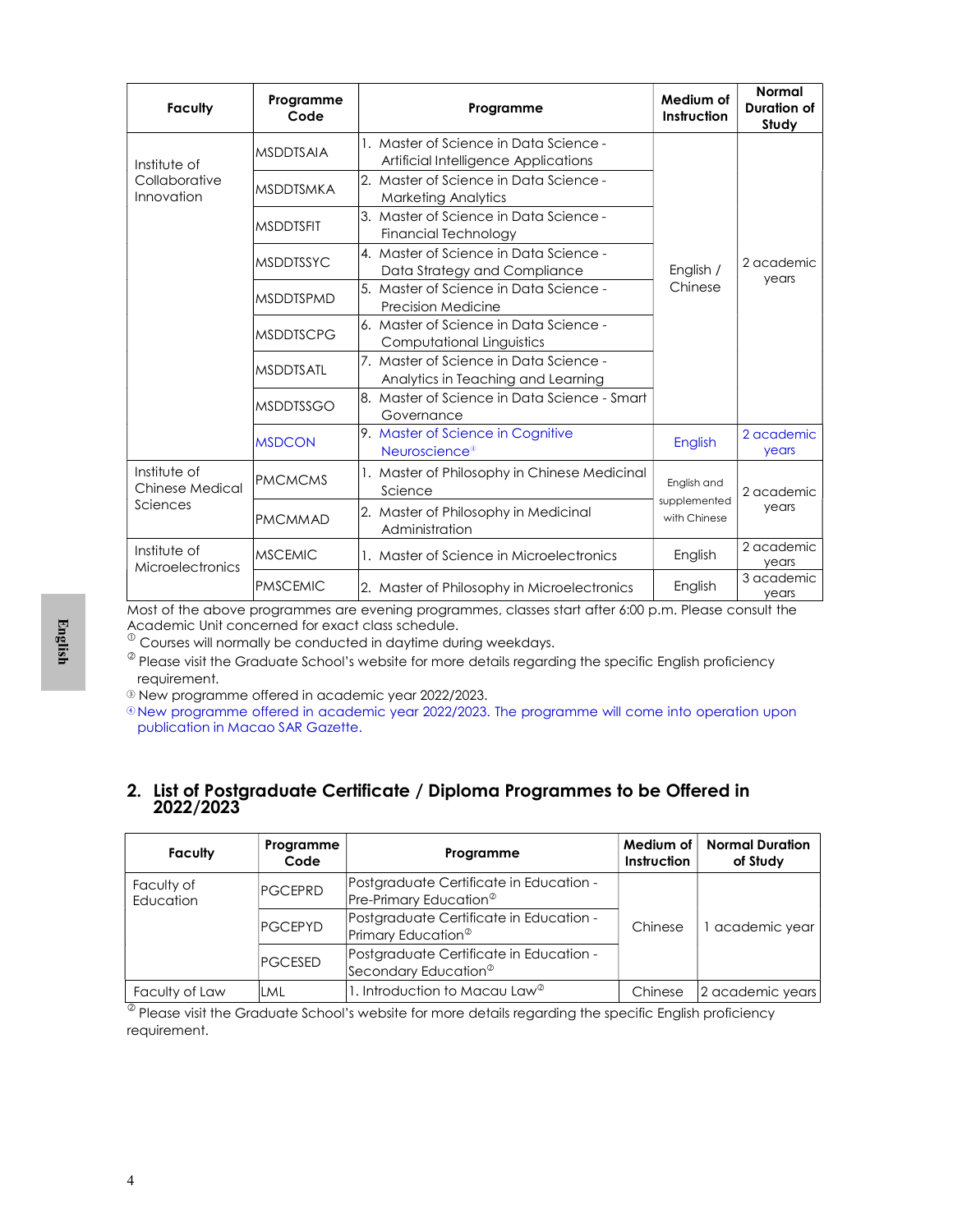### 3. Admission Requirements

- 3.1 Master's Degree Programmes
	- 3.1.1 An applicant of a Master's degree programme must possess a Bachelor's degree or academic background recognized as equivalent by the University of Macau. An applicant may also be required to possess other knowledge or professional experience.
	- 3.1.2 Applicants currently studying in the final year of Bachelor's degree programmes may also submit applications. Successful applicants will be provisionally offered and will only be formally admitted upon successful completion of their Bachelor's degree programmes with overall result satisfying the requirements set by the respective programme.
	- 3.1.3 Applicants should have achieved the equivalent\* of an overall result of Grade C+ or better in the Bachelor's degree studies. (Except for the Faculty of Law)
	- 3.1.4 Applicants must fulfil the Language Proficiency requirement of the specific programme.
- \* The equivalent means 2.3 on the 4.0 GPA scale, 14 on the 20-point scale or 70 out of 100.
- 3.2 Postgraduate Certificate / Diploma Programmes
	- 3.2.1 An applicant of a postgraduate certificate / diploma programme must possess a Bachelor's degree or academic background recognized as equivalent by the University of Macau. An applicant may also be required to possess other knowledge or professional experience.
	- 5 English 3.2.2 Applicants currently studying in the final year of Bachelor's degree programmes may also submit applications. Successful applicants will be provisionally offered and will only be formally admitted upon successful completion of their Bachelor's degree programmes with overall result satisfying the requirements set by the respective programme.
	- 3.2.3 Applicants must fulfil the Language Proficiency requirement of the specific programme.
- 3.3 Applicants who received their Bachelor / Master's degree from a university where the medium of instruction was not English are required to provide one of the following as proof of English proficiency :
	- Obtained a Level 6 of the College English Test (CET) score of 430 or;
	- Obtained a TOEFL\* score of 550 (paper-based examination)/ 80 (Internet-based examination) or;
	- An IELTS\* overall score of 6.0 or above with no sub-score lower than 5.5 or;
	- Passed the Level 4 or Level 8 of the Test for English Majors (TEM).

Some academic units may have different requirements for proof of English proficiency. Please visit the Graduate School's website for more details.

\*Note : TOEFL and IELTS scores are valid for two years from the test date.

3.4 Please refer to the programme information for individual programme's specific admission requirements.

### 4. Application Procedures

Online application forms will be available during the application period from 15 October 2021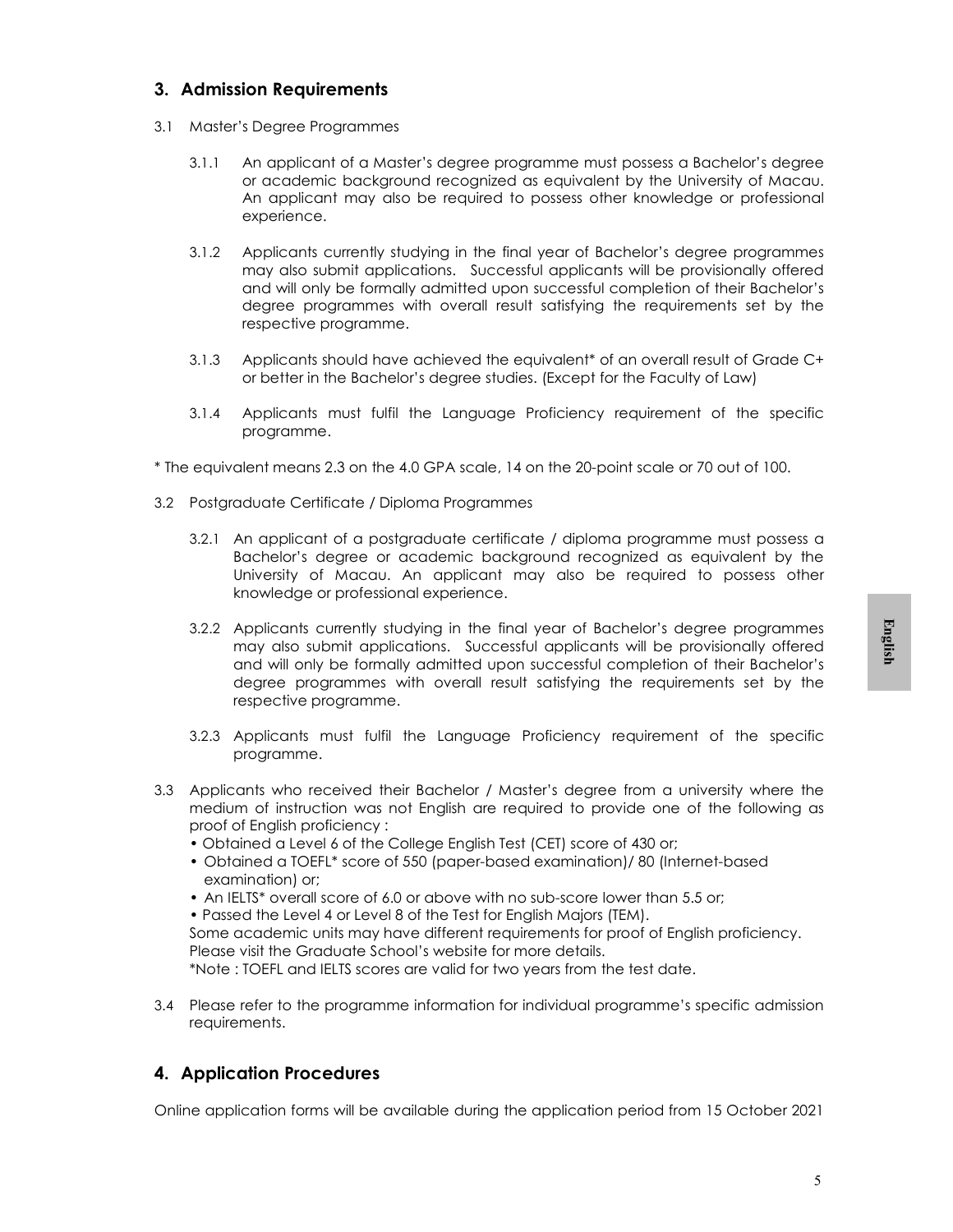to 28 February 2022. Applicants should submit their application via the Online Application System of the University at https://grs.um.edu.mo/.

- 4.1 Read carefully the important notes before you proceed with your application.
- 4.2 You must have an email address to register as a new user in order to submit an application. Applicants who have successfully registered will receive a reference number (e.g. 2XXXXXXXX) and password by email. You must keep such information to login to your account throughout the whole application procedure. (If you fail to receive the email within 2 days, please contact us by phone at 88224898.)
- 4.3 Complete all relevant sections of the Online Application. It is recommended that you supply a local mobile number so that the University may notify applicants of any news by email and SMS.
- 4.4 Scan and upload all required documents to the Online Application System. All submitted documents must be in A4 size, PDF format and the total size for all attached documents should NOT be greater than 6MB.

The documents should include:

- 4.4.1 Identification card copy.
- 4.4.2 Photo (passport size photo in JPG format with 300dpi, with no border and white background; this photo will be used for making the student identification card for all offered applicants.).
- 4.4.3 Certificate(s) and academic transcript(s) for the programme(s) taken and documents supporting information given in the application form.
- 4.4.<br> **4.4.**<br>
4.4.<br>
4.4.<br>
4.4.<br>
4.4. 4.4.4 Applicants currently studying in the final year of Bachelor's degree programmes should submit their most updated academic transcript (It must include at least 3 years' results, if the transcript has more than one page, you should scan all pages in ONE FILE and upload it at the appropriate area.), testimonial and documents supporting information given in the application form. (Applicants currently studying in the final year of Bachelor's degree at the

University of Macau do not need to submit the Bachelor's degree transcript and testimonial, other documents remain the same with other applicants.)

- 4.4.5 Applicants (in-service teachers) of Postgraduate Certificate in Education programme (PGCE) please submit one Teacher's I.D. card copy.
- 4.4.6 Recommendation forms
	- 4.4.6.1 Applying for the Postgraduate Certificate in Education Programme, in-service teachers must use the paper recommendation form provided by the Faculty of Education (this recommendation form can be downloaded at the Graduate School's website at https://grs.um.edu.mo/). Pre-service teachers must use the paper recommendation form provided by the Graduate School. Only one recommendation form is required, the form should be sealed in an envelope by your referee and forwarded/sent to the Graduate School directly.
	- 4.4.6.2 No recommendation form is required from applicants of Introduction to Macau Law programme (LML) and Improvement of Legal Practice and Language programme (LPL).
	- 4.4.6.3 Applicants of all the other programmes must use the recommendation forms provided by the Graduate School. Each application must submit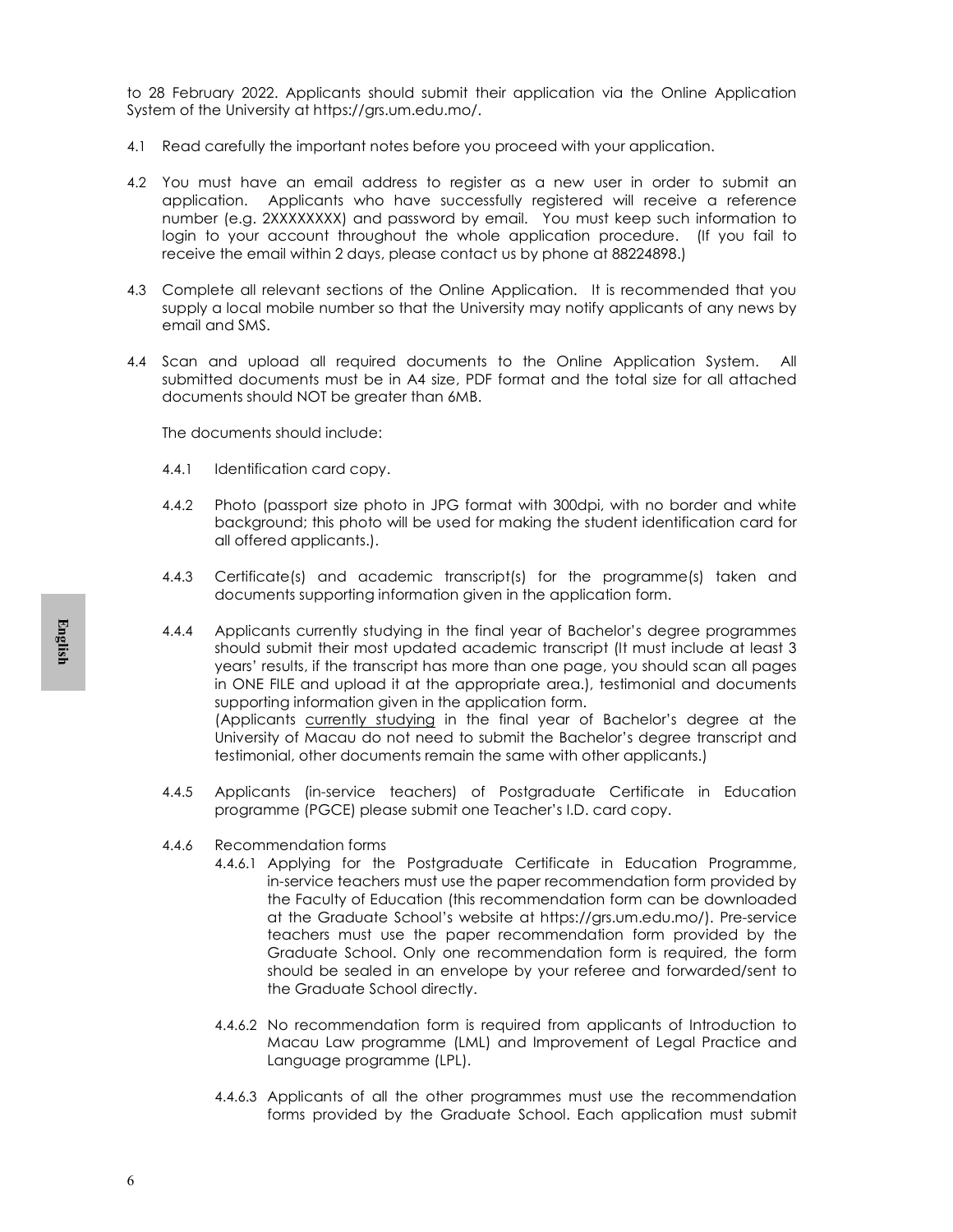two recommendation forms. One of the recommendation forms must be completed by university academics. If applying for admission to programmes taught in English, English recommendation forms should be used.

- 4.4.6.4 Further to 4.4.6.3, paper recommendation and online recommendation forms are both accepted. If you prefer to submit online recommendation forms, you must make sure your referees submits your recommendation forms to us before the application deadline. An automatic notification email will be sent to the applicant once we receive the recommendation forms. If applicants do not receive this email, that means your referee has not submitted the online recommendation form for you yet. You should contact your referee as soon as possible to make sure that it is submitted by the application deadline. If you choose to use paper recommendation forms, the forms should be sealed in an envelope by your referee and forwarded/sent to the Graduate School directly. Please write on the envelope your application number DP-C2-XXXX-X or reference number 2XXXXXXXX before sending the recommendation form to us.
- 4.4.7 Proof of English proficiency (Please refer to Item 3.3 under Admission Requirements for details.)
- 4.4.8 Applicants who received their Bachelor/Master's degree from a university where the medium of instruction was English are required to provide a proof of English as the medium of instruction, if deemed necessary, issued by the applicants' university where their Bachelor/Master's degree was obtained (UM's current students and graduates are not required to provide such proof).
- 4.4.9 Students applying for admission to programmes taught in English must submit English version of certificate(s)/testimonial(s) and academic transcript(s).
- 4.4.10 Application without the above mentioned documents enclosed will not be processed.
- 4.4.11 Documents submitted to the University will not be returned to the applicant.
- 7 English 4.5 Verify all application data before submitting the application. Once the application is submitted, no data can be changed. Each applicant can submit only one application. If necessary, the applicant can indicate in his/her application a maximum choice of two programmes with priority given to each programme. Although the applicant can apply for two programmes, application fee will be charged once only.
- 4.6 Settle the application fee by the deadline of the application period (For more details, please refer to Point 8.
- 4.7 Once the application fee is settled, an acknowledgment email with an application number (DP-C2-XXXX-X) will be sent to you by email. Applications without an application number will not be regarded as valid. If you do not receive any acknowledgment email, please contact us by email at gradschool@um.edu.mo.
- 4.8 If the academic documents provided are not in Chinese/English/Portuguese, applicants must submit an English version of certificate(s)/testimonial(s) and academic transcript(s) issued by the respective university/institution. Applicants can also submit translated English copies of the documents. Otherwise, the application will not be considered.
- 4.9 Late applications will be considered only under very special circumstances.
- 4.10 Applicants will be given conditional offer in the following circumstances.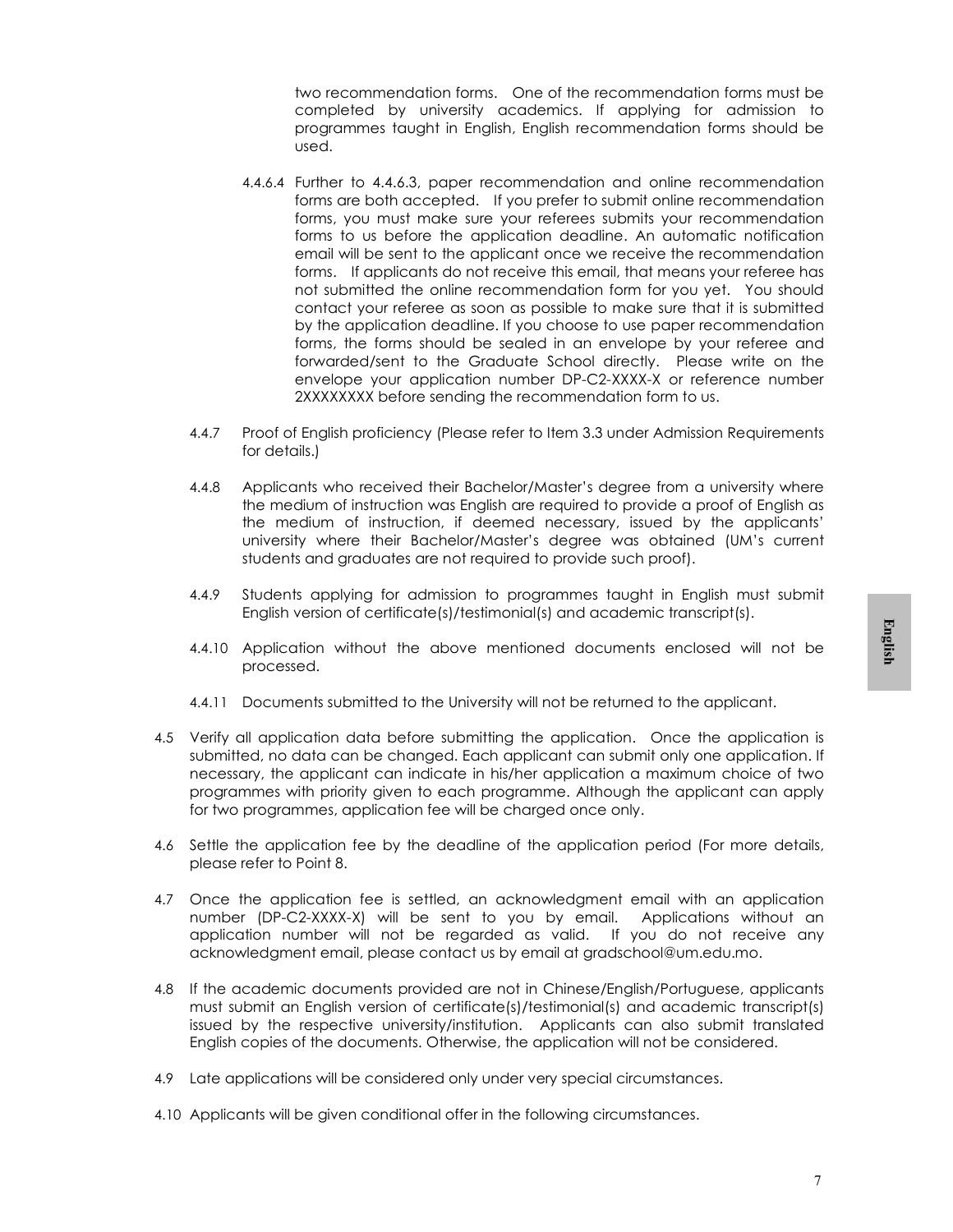- 4.10.1 Applicants currently studying in the final year of Bachelor's degree programmes will be conditionally offered and will only be formally admitted upon successful completion of their Bachelor's degree programmes with overall result satisfying the admission requirements.
- 4.10.2 In special cases, applicants are required to submit proof of English proficiency before formally admitted.

### 5. Selection

The selection process will start from October 2021 to April 2022. Should an interview be required for application to a certain programme, the Academic Unit concerned will inform candidate for further details of the interview.

### 6. Master Assistantship

Master assistantship is available to Master students of the University which serves as a source of stipend for students. Please refer to the Funding Guidelines for Research Assistantships and Funding Guidelines for Teaching Assistantships for further details.

### 7. Application Period

15 October 2021 - 28 February 2022.

### 8. Application Fee

The application fee for each application is MOP200. For special cases, Cheque payments in foreign currencies are only acceptable in Hong Kong Dollars. The application fee is non-refundable. The application fee payments must be made by the deadline of the application period:

- 8.1 by online credit card payment (please follow the payment instructions on the website);
- Framesh The app<br>
foreign<br>
non-refu<br>
applicad<br>
8.1 by<br>
8.2 by<br>
to t ead<br>
der the<br>
(Applicad der the<br>
inte<br>
sen<br>
inte<br>
9. Tuit<br>
9. Tuit<br>
9. Tuit<br>
9. Tuit<br>
8.<br>
2 Tuit<br>
8.<br>
2 Tuit 8.2 by cheque, bank draft or cashier's order drawn on a bank in Macao and made payable to the "University of Macau". An additional handling charge of MOP50 is required for each foreign bank draft or cashier's order. However, the exact amount of handling fees depends on the amount charged by banks. Our University reserves the right to recover the difference.

(Applicants who choose option 8.2, must print the application fee payment slip after they have completed the application at the Online Application System and submit the slip to the Treasury Section at Room 1012, Administration Building for payment. Please mail / send the application fee payment at least 5 working days prior to the due date to avoid interruptions on the application.)

### 9. Tuition Fees

- 9.1 Please refer to the Tuition Fees Scheme of postgraduate programmes (which is available at GRS webpage: https://grs.um.edu.mo/) for further details.
- 9.2 Tuition Fees are subject to revision annually.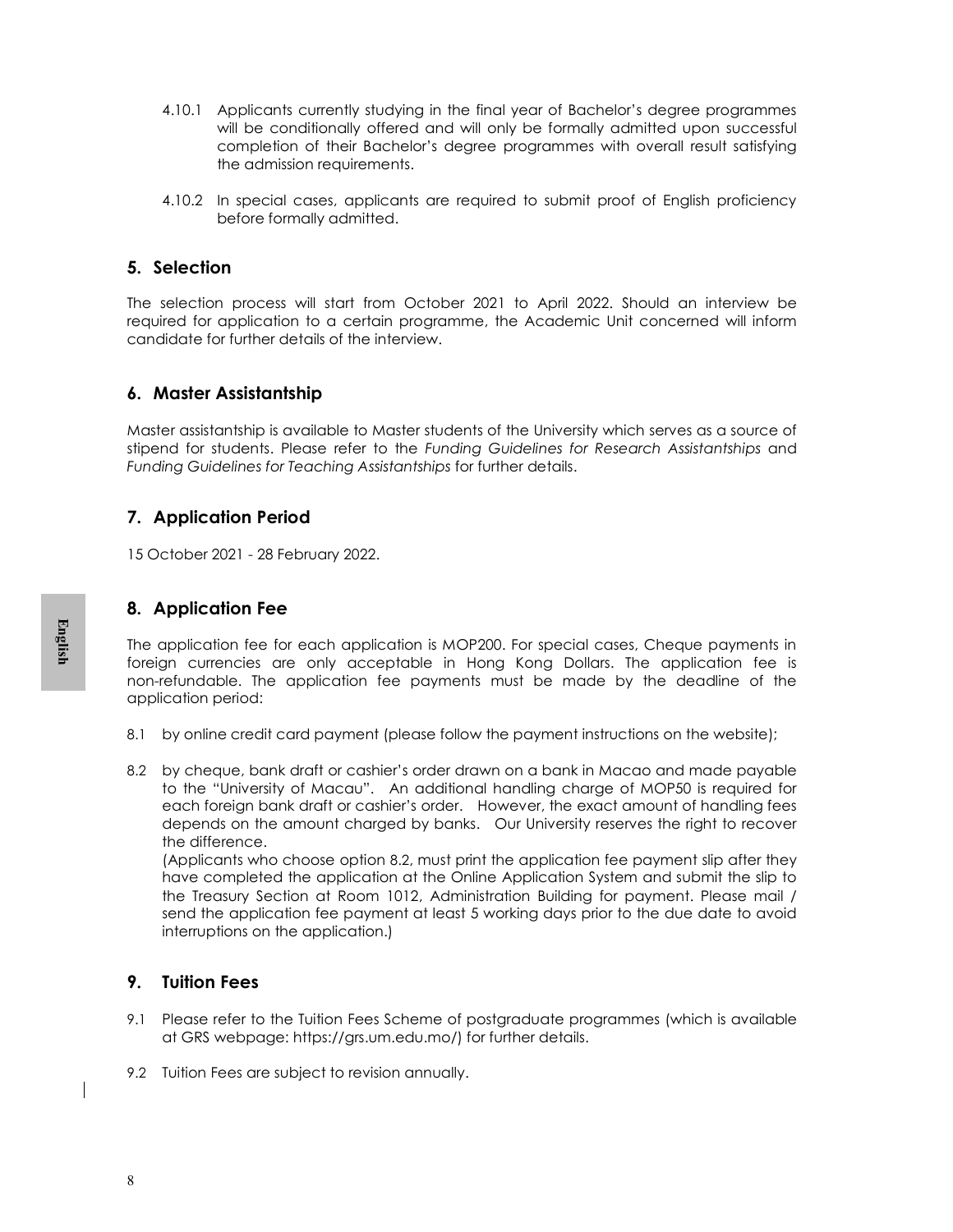### 10. Non-refundable Deposit

10.1 Applicants are required to pay the non-refundable deposit when they receive their admission offer. The non-refundable deposit is non-refundable and will be used to offset part of the tuition fee payable for that academic year when the applicant has completed the registration.

### 11. Deferment of Study for New Students

- 11.1 New students can apply for deferment of study for not more than one academic year. Application for such deferment should be made before class commencement. New students must fulfil all the conditions stated in their offer letters and submit the required amount of non-refundable deposit before they become eligible to apply for deferment of study. Such applications will only be permitted for medical reasons and exceptional cases with sound justification. For medical reasons, students are required to submit medical certificates issued by hospitals at the time of application. For exceptional cases with sound justification, students are required to specify the reason and submit written certifications at the time of application.
- 11.2 Students who have deferred their studies and wish to return to the University should apply for resumption of study. Resumption is not granted automatically. Besides, new students are not permitted to transfer to another programme when they apply for resumption of study.
- 11.3 If students neither apply for resumption of study nor submit another deferment application before class commencement of the next semester after they have reached the previously approved deferment period, they will be considered having withdrawn from the University, and they have to apply for re-admission of study later if they wish to return to the University.

### 12. Course Exemption

Students who have completed equivalent or convertible courses in any tertiary education institutions may apply for course exemption to the academic unit concerned on or before the last day of course add/drop period. Applications should be submitted to the respective academic unit and be accompanied by supporting documents, showing that the students have passed equivalent courses elsewhere.

### 13. Cancellation of Programmes

The University reserves the right not to offer any programmes, or to suspend student intake temporarily, if supervening conditions require.

### 14. Termination of Application or Study

- 14.1 Applicants must guarantee that the information given in the application form is TRUE and the University of Macau reserves the right to terminate an application or study at any time if any information given in his/her application form is found later to be untrue, false or incorrect. Should such a case occur, no fees will be refunded.
- Pushigning<br>Pushigning<br>Pushigning<br>Pushigning<br>Pushigning<br>Pushigning<br>Pushigning<br>Pushigning<br>Pushigning<br>Pushigning<br>Pushigning<br>Pushigning<br>Pushigning<br>Pushigning<br>Pushigning<br>Pushigning<br>Pushigning<br>Pushigning<br>Pushigning<br>Pushigning<br>Pu 14.2 Students should not enroll/register in any other higher education programme in Macao in the same academic year, including programme offered by the University of Macau. If students are found to be registered for more than one higher education programme, the University of Macau reserves the right to terminate his/her application or study at any time.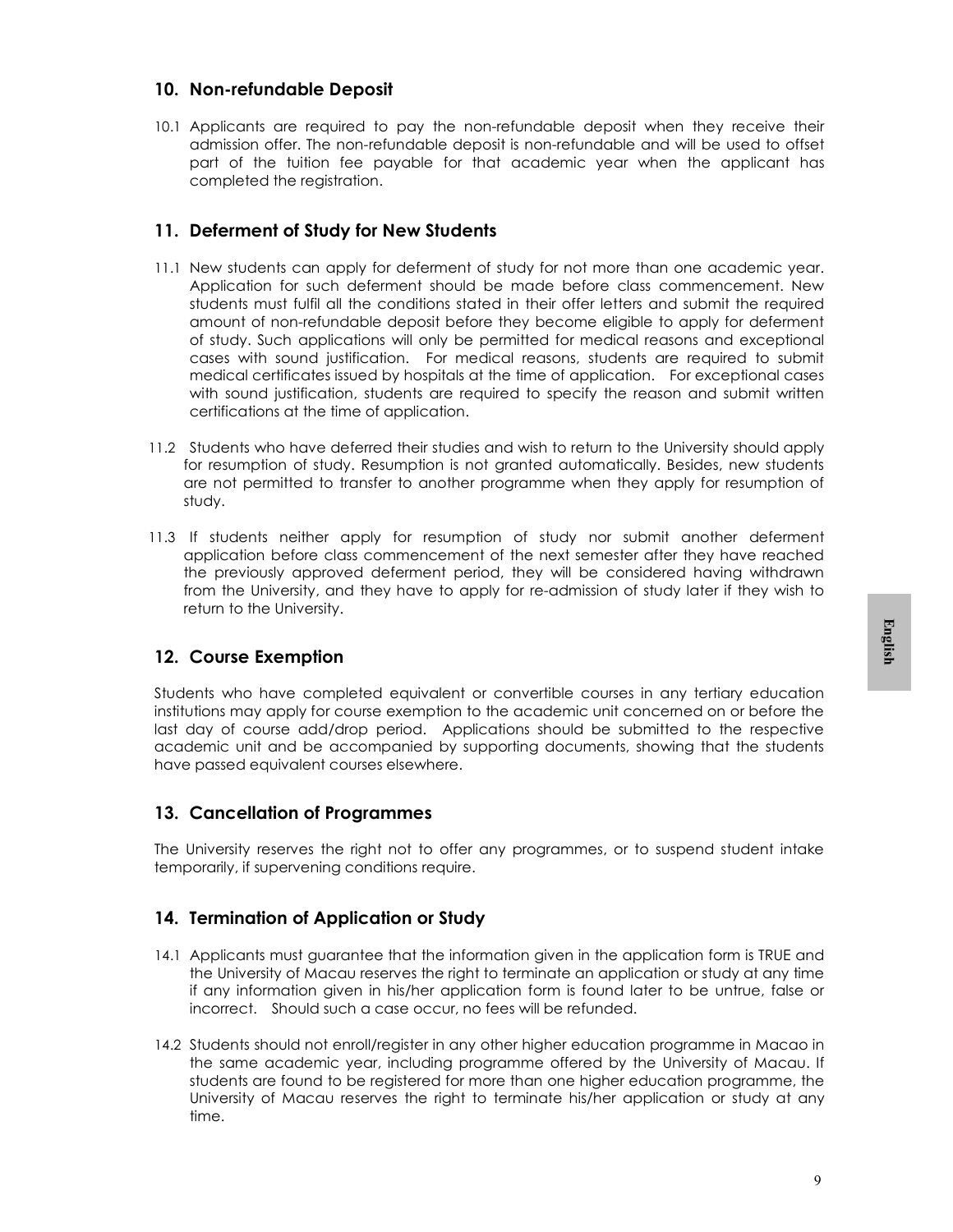### 15. Personal Identification

Applicants must hold valid personal identification documents for admission:

- 15.1 Valid Macao identification card for local students;
- 15.2 Valid Hong Kong identification card for Hong Kong students;
- 15.3 Valid Mainland China identification card for Mainland China students;
- 15.4 Valid passport for non-local students.

For Mainland China identification card or passport holders, please refer to the admission guidelines for Master's Degree Programmes 2022/2023 for Mainland China applicants at https://grs.um.edu.mo/.

### 16. Submission of Documents

16.1 For Application:

Applicants must scan and upload all required documents to the Online Application System of the University for application. Otherwise, the application will not be considered. (For details, please refer to Point 4.4.)

16.2 Upon Offer of Admission:

Upon offer of admission, candidates will be requested to provide certified true copies of their academic documents or to present the originals before/during registration, otherwise, the offer of admission will be cancelled and the candidate will not be eligible for registration. All submitted documents will not be returned.

All documents submitted must be in A4 size. Applicants who fail to provide the required documents for verification will be disqualified from admission and subsequent enrollment in the University.

### 17. Admission for Students with Disabilities

### 18.Important Dates for Admission

|                                          | With the purpose of providing an equal admission opportunity, necessary study environment<br>and facilities for students with disabilities, the University has devised the "Admission Policy for<br>Students with Disabilities". Please visit the website at https://grs.um.edu.mo/ for details. |
|------------------------------------------|--------------------------------------------------------------------------------------------------------------------------------------------------------------------------------------------------------------------------------------------------------------------------------------------------|
| <b>18. Important Dates for Admission</b> |                                                                                                                                                                                                                                                                                                  |
| Date                                     | Item                                                                                                                                                                                                                                                                                             |
| 15 October 2021 to<br>28 February 2022   | Application Period (Applicants should submit<br>application via the Online Application System of the<br>University).                                                                                                                                                                             |
| October 2021 to April 2022               | Selection.                                                                                                                                                                                                                                                                                       |
| April 2022 afterwards                    | Applicants will be informed by email to check the<br>admission result via the Online Application System.<br>Admitted students have to upload the signed Offer of<br>Acceptance and settle the non-refundable deposit.                                                                            |
| Mid August 2022                          | Registration and course enrollment for newly admitted<br>students. The date of registration will be informed in the<br>registration documents.                                                                                                                                                   |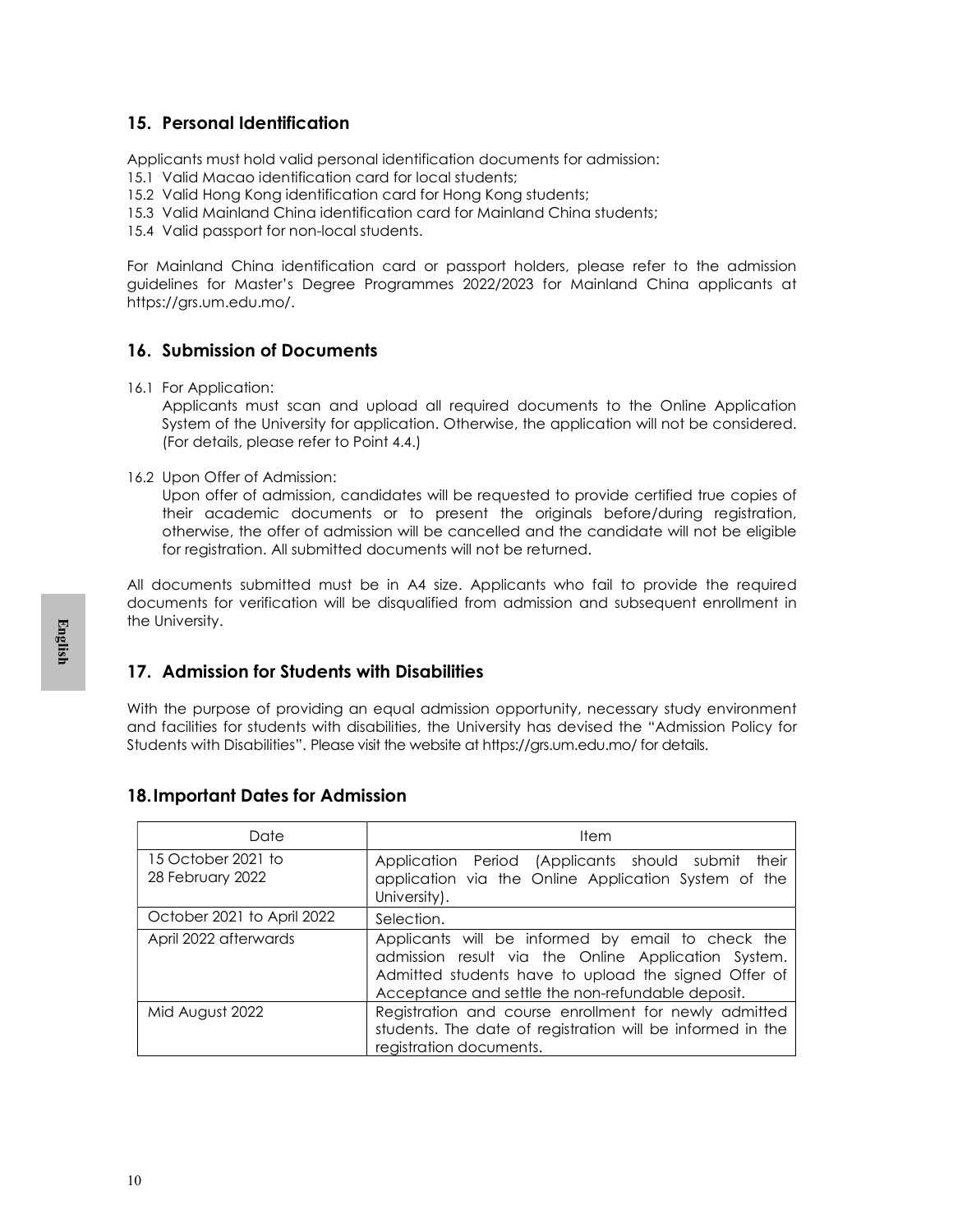### 19.FAQS

- 19.1 I have already registered as a new user at the Online Application System, but I still have not received the email with the reference number and password of my account. What should I do? Should I register again?
- Applicants might not be able to receive/locate the email promptly due to the following reasons:
	- Incorrect/illegible email address supplied;
	- Insufficient capacity of the email account;
	- The email was directed to the junk mail box.

If you have exhausted the above possibilities, another reason may be that the service provider of your email account might spam the email we send (which will cause a delay of delivery). We therefore suggest applicants wait for 2 days upon the first registration of account at our online system. If you are still not able to receive this email, please contact us by phone at 88224898.

- 19.2 What should I do if I forget my login name and password?
- A notification email with your login name and password will be sent to your registered email account and SMS will also be sent to your mobile phone as well after you have successfully registered as a new user.
- 19.3 If I want to apply for two programmes, do I need to submit two application forms? Each applicant can only submit one application. If you apply for different programme, normally you only need to submit one form.
- 19.4 How do I know that I have successfully completed my online application?
- An application number (DP-C2-XXXX-X) will be automatically generated once you have completed your application successfully.
- 19.5 Do I need to submit certified true copies of my academic certificates and transcripts to the Graduate School after completing the online application?
- You just need to upload all the required documents according to the instructions on the Online Application System. Certified true copies of the documents will be requested for verification only if you are offered a place at the University.
- 19.6 I have already successfully submitted the online application form, can I still change the programme that I applied?
- No. The programme applied cannot be changed again once you have confirmed and submitted the online application form. Thus, you are reminded to fill up the form carefully.
- 19.7 Who are qualified to be my recommenders?
- to<br>to the<br>for<br>the ed<br>mm<br>the ed<br>on m.<br>al.<br>al.<br>al.<br>alistice<br>it's<br>ce With the exception of Introduction to Macau Law programme, all applicants for the other Master's Degree and Postgraduate Certificate / Diploma programmes must submit recommendation forms. Applicants of Postgraduate Certificate in Education programme must use the recommendation forms provided by the Faculty of Education. It has been stated on the form what kind of recommenders is specially requested. Applicants of all other programmes must submit two recommendation forms. One of the recommendation forms must be completed by an university academic and the other letter may be completed by anyone whom the applicant thinks is the most suitable recommender. The recommenders must be able to judge on the applicant's academic qualifications, personal characteristics and potential with special reference to the proposed line of study.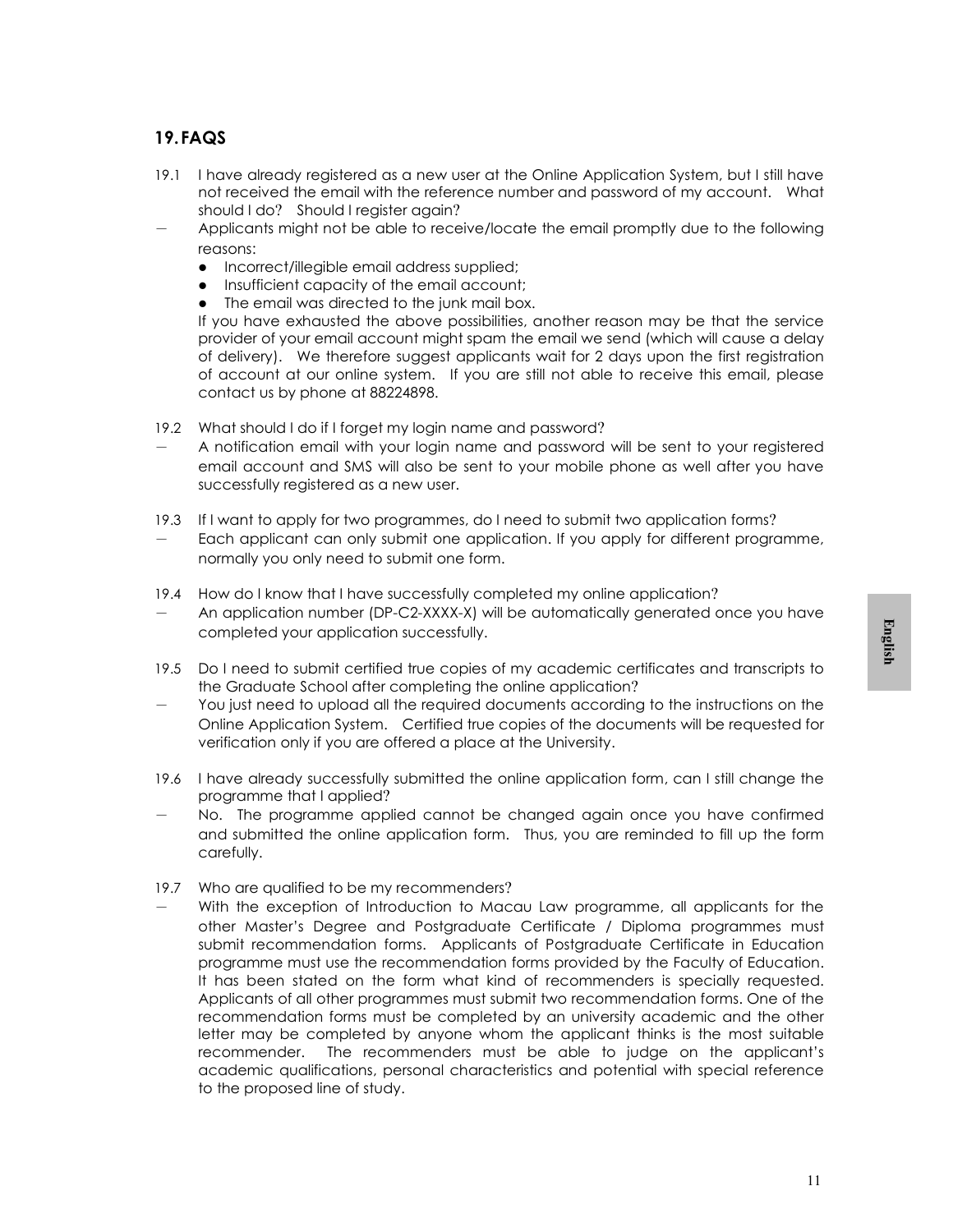- 19.8 I will use online recommendation forms, do I need to inform my referees myself before submitting my application at the Online Application System?
- Yes. An automatic invitation (the invitation will include your name and the programme for which you have applied) will be sent by the Online Application System to your referees once you have submitted your online application. To ensure your referees know about your request for recommendation, you should contact your referees before you submit your application.
- 19.9 I chose to use online recommendation forms; however, my referee did not complete the form for me. Can I change my referee?
- All information at your online application form cannot be changed after you have confirmed and submitted your form through the online application system. In this case, you may use paper recommendation forms instead. (For more details on paper recommendation forms, please refer to 4.4.6.3.)
- 19.10 For enquiry on my application, what information do I need to provide?
- To ensure we can answer your questions promptly, you must always quote your reference number 2XXXXXXXX or application number DP-C2-XXXX-X for enquiry.
- 19.11 Will there be any entrance examinations?
- Interviews/written examinations may be requested for some programmes as part of the selection procedures. The academic unit concerned will inform the candidates if an interview/written examination is required.
- 19.12 What are the offer criteria?
- Academic results, work experience, recommendation forms, interview/written examination performance (if applicable) and the number of quotas are all offer criteria. Of course, different programmes will have different importance of the said criteria.
- 19.13 When will the admission result being announced? Applicants will be informed to check the admission result via the Online Application System starting from April 2022.
- 19.14 I am a foreign student, how much do I have to pay?
	- You may refer to the tuition fees table for foreign students.
- 19.15 When do I need to submit the medical examination report?
	- You must submit a completed medical examination report upon registration in August.
- 19.16 If I am admitted but wish to defer my studies to the next academic year before registration, will I be permitted to do so?
- 19.13 W<br>
 Af Sy<br>
19.14 I c<br>
 Y C<br>
19.15 W<br>
 Y C<br>
19.15 W<br>
 Y C<br>
19.16 If<br>
 Y e de ap<br>
ac<br>
19.17 W<br>
 Y C<br>
th be<br>
 Y C<br>
19.17 W Yes, you need to submit the "Statement of Acceptance" and settle the non-refundable deposit. You have to complete the application form for deferment of study. The application will only be valid if the request is approved and signed by the Dean of the academic unit concerned. You may only defer your studies for one year.
	- 19.17 What should I do if I want to resume my studies?
	- You need to write a letter requesting for resumption of studies and submit the letter to the Graduate School two months before the commencement of classes. You will later be informed whether your request is approved or not.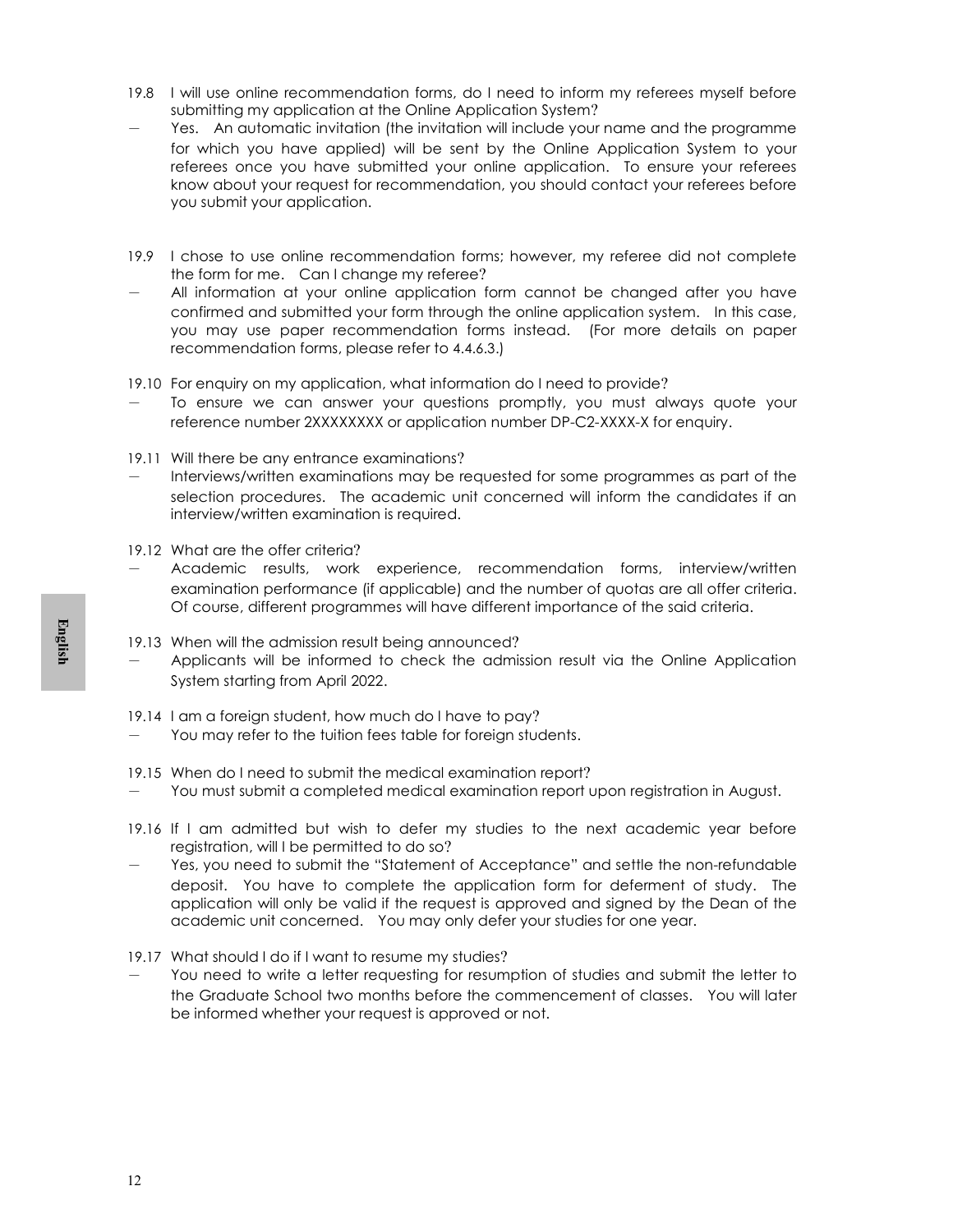### 20. Enquiries

Further enquiries related to admissions may be directed to:

| Tel    | (853) 8822 4898          |
|--------|--------------------------|
| Fax    | (853) 8822 2327          |
| E-mail | $:$ gradschool@um.edu.mo |

Website : https://grs.um.edu.mo/

Address : Room G001, Administration Building, University of Macau, N6 Avenida da Universidade, Taipa, Macau, China.

### Further enquiries related to programmes of study may be directed to:

|                                       | Department of<br>Chinese Language<br>and Literature                    | : (853) 8822 9259<br>Tel<br>Fax<br>: (853) 8822 2323<br>E-mail: fah.chinese@um.edu.mo<br>Website: https://fah.um.edu.mo/chinese/      |         |
|---------------------------------------|------------------------------------------------------------------------|---------------------------------------------------------------------------------------------------------------------------------------|---------|
|                                       | Department of English                                                  | Tel<br>: (853) 8822 8201<br>: (853) 8822 2322<br>Fax<br>E-mail : fah.english@um.edu.mo<br>Website: https://fah.um.edu.mo/english/     |         |
| Faculty of Arts and Humanities        | Department of<br>Portuguese                                            | : (853) 8822 8903<br>Tel<br>: (853) 8822 2324<br>Fax<br>E-mail : port.enquiry@um.edu.mo<br>Website: https://fah.um.edu.mo/portuguese/ |         |
|                                       | Department of History                                                  | : (853) 8822 8801<br>Tel<br>Fax<br>: (853) 8822 2341<br>E-mail : fsh.history@um.edu.mo<br>Website: https://fah.um.edu.mo/history/     |         |
| Faculty of Business<br>Administration | (853) 8822 4183<br>Tel<br>(853) 8822 2377<br>Fax<br>E-mail<br>Web site | fba.enquiry@um.edu.mo<br>https://fba.um.edu.mo/                                                                                       | English |
| Faculty of Education                  | (853) 8822 8789<br>Tel<br>(853) 8822 2402<br>Fax<br>E-mail<br>Website  | fed.enquiry@um.edu.mo<br>https://fed.um.edu.mo/                                                                                       |         |
| <b>Faculty of Health Sciences</b>     | Tel<br>Fax<br>(853) 8822 2314<br>E-mail<br>Website                     | (853) 8822 4909/4296<br>fhs.enquiry@um.edu.mo<br>https://fhs.um.edu.mo/                                                               |         |
| Faculty of Law                        | Tel<br>(853) 8822 2380<br>Fax<br>E-mail<br>Website                     | (853) 8822 4772/4090<br>fll.suggestion@um.edu.mo<br>https://fll.um.edu.mo/                                                            |         |
|                                       | Department of<br>Communication                                         | Tel<br>: (853) 8822 8961/8978<br>: (853) 8822 2338<br>Fax<br>E-mail : fss.comm@um.edu.mo<br>Website: https://comm.fss.um.edu.mo/      |         |
| <b>Faculty of Social Sciences</b>     | Department of<br>Economics                                             | Tel<br>: (853) 8822 8916<br>: (853) 8822 2339<br>Fax<br>E-mail: fss.econ@um.edu.mo<br>Website: https://fss.um.edu.mo/                 |         |
|                                       | Department of<br>Government and<br>Public Administration               | Tel<br>: (853) 8822 8301/8321<br>: (853) 8822 2340<br>Fax<br>E-mail: fss.gpa@um.edu.mo<br>Website: https://fss.um.edu.mo/             |         |
|                                       |                                                                        | 13                                                                                                                                    |         |